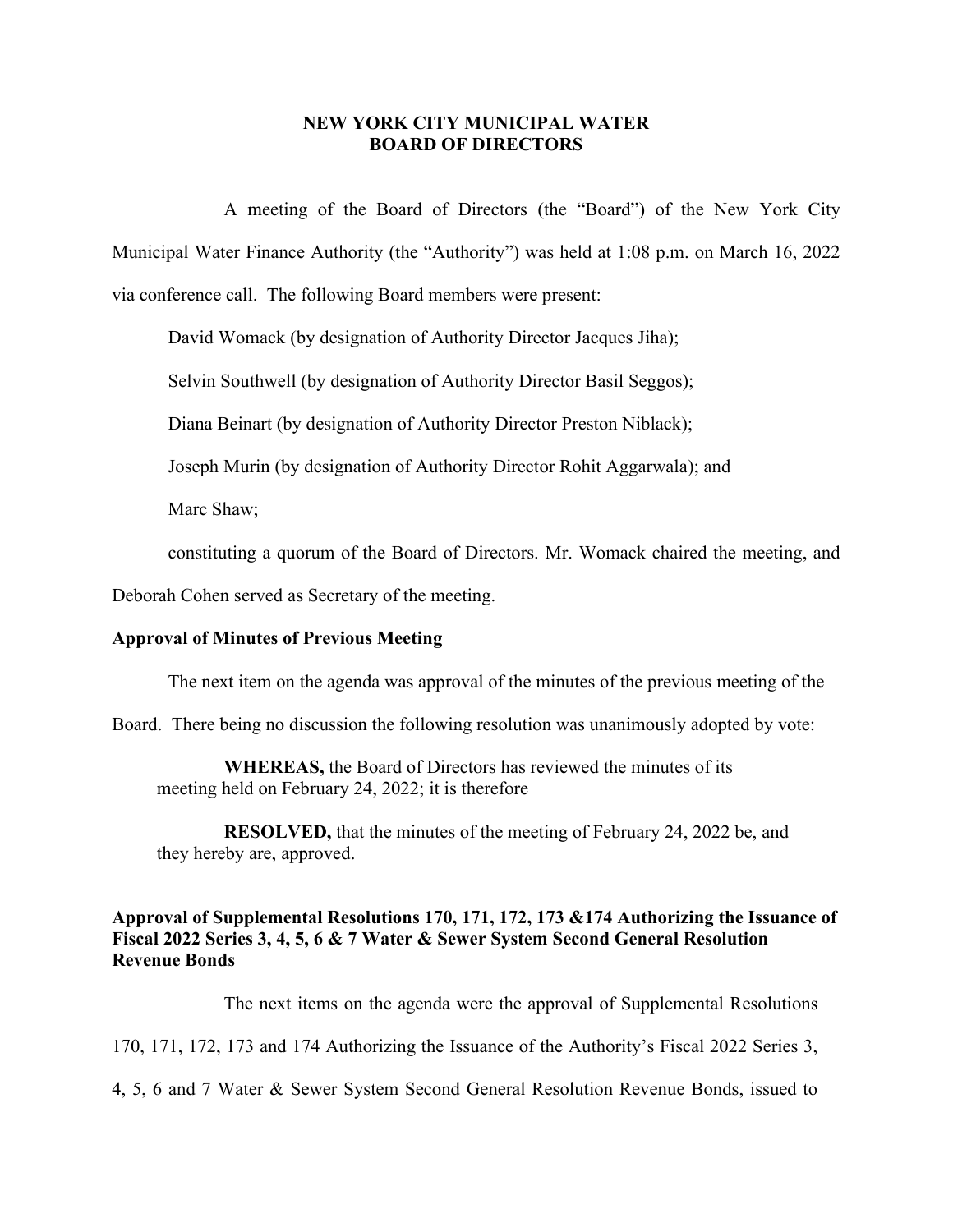the New York State Environmental Facilities Corporation. Mr. Womack explained the parameters of each issuance and noted that the Finance Committee had recommended the Board approve this action. Then, upon motion duly made and seconded, the Supplemental Resolutions<sup>[1](#page-1-0)</sup> were approved.

## **Approval of Authority Budget**

The next item on the agenda was the approval of the Authority's budget and four year plan. Mr. Womack explained that the Authority is required to submit a budget, containing estimated receipts and expenditures for the current and next fiscal year, as well as actual receipts for the most recently completed fiscal year. Additionally, he explained, the Authority must submit a four year financial plan. Mr. Womack noted that Robert Balducci, the Authority's Comptroller, was available for questions. Discussion ensued. Then, upon unanimous vote, the following resolution was adopted:

**WHEREAS,** the New York City Municipal Water Authority (the "Authority"), pursuant to Section 2801(1) of the Public Authorities Law (the "PAL"), is required to submit to the Governor, the Chair and Ranking Minority Member of the Senate Finance Committee, the Chair and Ranking Minority Member of the Assembly Ways and Means Committee and the Authorities Budget Office, within ninety days before the commencement of its fiscal year, budget information on operations and capital construction setting forth the estimated receipts and expenditures for the next fiscal year and the current fiscal year, and the actual receipts and expenditures for the last completed fiscal year; and

**WHEREAS**, the Authority is also required, pursuant to the PAL, Section  $2800(1)(a)(14)$  to submit to the Governor, the Chair and Ranking Minority Member of the Senate Finance Committee, the Chair and Ranking Minority Member of the Assembly Ways and Means Committee, the State Comptroller, and the Authorities Budget Office, within ninety days after the end of its fiscal year, together with other reports, at a minimum a four-year financial plan, including (i) a current and projected

<span id="page-1-0"></span><sup>&</sup>lt;sup>1</sup> Supplemental Resolutions 170, 171, 172, 173 and 174 are filed with the meeting minutes